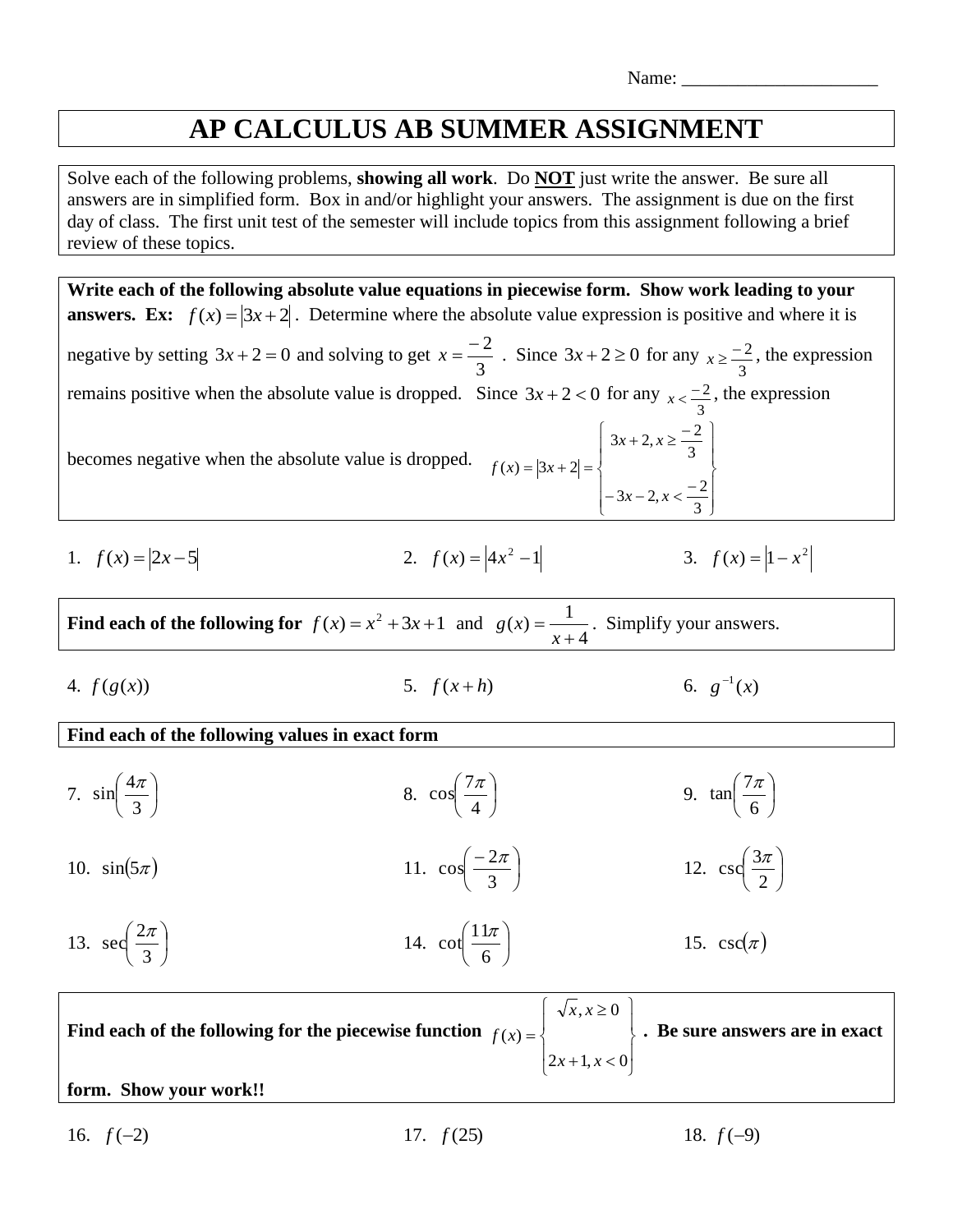## **Solve each of the following for** *y* **in terms of** *x***. Show all work.**

- 19.  $3xy + 2y = -6x + 1$  $3y^2 + 14x = 2x^2$
- 21.  $9x 3y + 2xy = 7x^2 + 4y$ 22.  $12x^2y + 70xy - 3x^3 + 12x = 9y + 13x^2$

## **Sketch the graph of each function.**

23.  $f(x) = (x+2)^2 - 3$ *f*  $f(x) = |x+1| + 4$ 25.  $f(x) = (x-1)^3$ 26.  $f(x) = -\sqrt{x-5} + 2$ 27.  $f(x) = 2^x + 3$  28.  $(x-2)$ 2  $(x) = \frac{1}{x}$ − = *x f x* 29.  $f(x) = -2(x-1)^2 + 4$ 30.  $f(x) = 2\sin(\pi x) - 3$ 31.  $f(x) = -\cos(2x - \pi)$ 32.  $f(x) = e^x - 2$ 33.  $f(x) = \ln(x+3)$ 34.  $f(x) = \tan \left| \frac{x}{2} \right| + 1$  $f(x) = \tan \left| \frac{x}{2} \right| +$  $\left(\frac{x}{2}\right)$  $f(x) = \tan\left(\frac{x}{2}\right)$ 

**Find any asymptotes (vertical, horizontal, or slant) for the following functions and any x-intercepts. Do Not Graph.**

2

 $\setminus$ 

J

35. 
$$
f(x) = \frac{x}{x^3 - 3}
$$
  
36.  $f(x) = \frac{x^3 + 2x^2 - x - 2}{x^2 + x - 6}$ 

**Solve each of the following equations for** *x***. Use algebra and show your work.** For trigonometric equations, give all exact solutions on the interval  $[0,2\pi)$  **.** 

- 37.  $x^4 + x^2 2 = 0$ 38. *x x*  $\frac{1}{r^{\frac{1}{2}}}$  $+\frac{1}{\sqrt{1}} - 2 = 0$ 39.  $15x - \frac{4}{5} = 4$ *x*  $-\frac{1}{x} = 4$
- $40. -x^5 + 29x^3 100x = 0$ 41.  $x^{2/3} + 2x^{1/3} - 15 = 0$ 42.  $4x^2 - x^3 = 0$
- $43. -x^3 5x^2 + 4x + 20 = 0$ 44.  $-x^4 + x^3 + 20x^2 = 0$ 45.  $ln(x^2 - 3x - 5) = 0$
- 46.  $3-\frac{6}{1}=0$ 2  $3 - \frac{6}{6} =$ − − *x* 47.  $x^2 - 4x^2 - 5x^2 = 0$ 1 2 3 2 5  $x^2 - 4x^2 - 5x^2 =$ 48.  $x^3 + x^3 - 12x^3 = 0$ 1 3 4 3 7  $x^3 + x^3 - 12x^3 =$
- 49.  $ln(x^2 + 5x + 7) = 0$ 50.  $x^2 e^x - 3xe^x - 10e^x = 0$ 51.  $ln(5x) - ln(x+2) = 0$